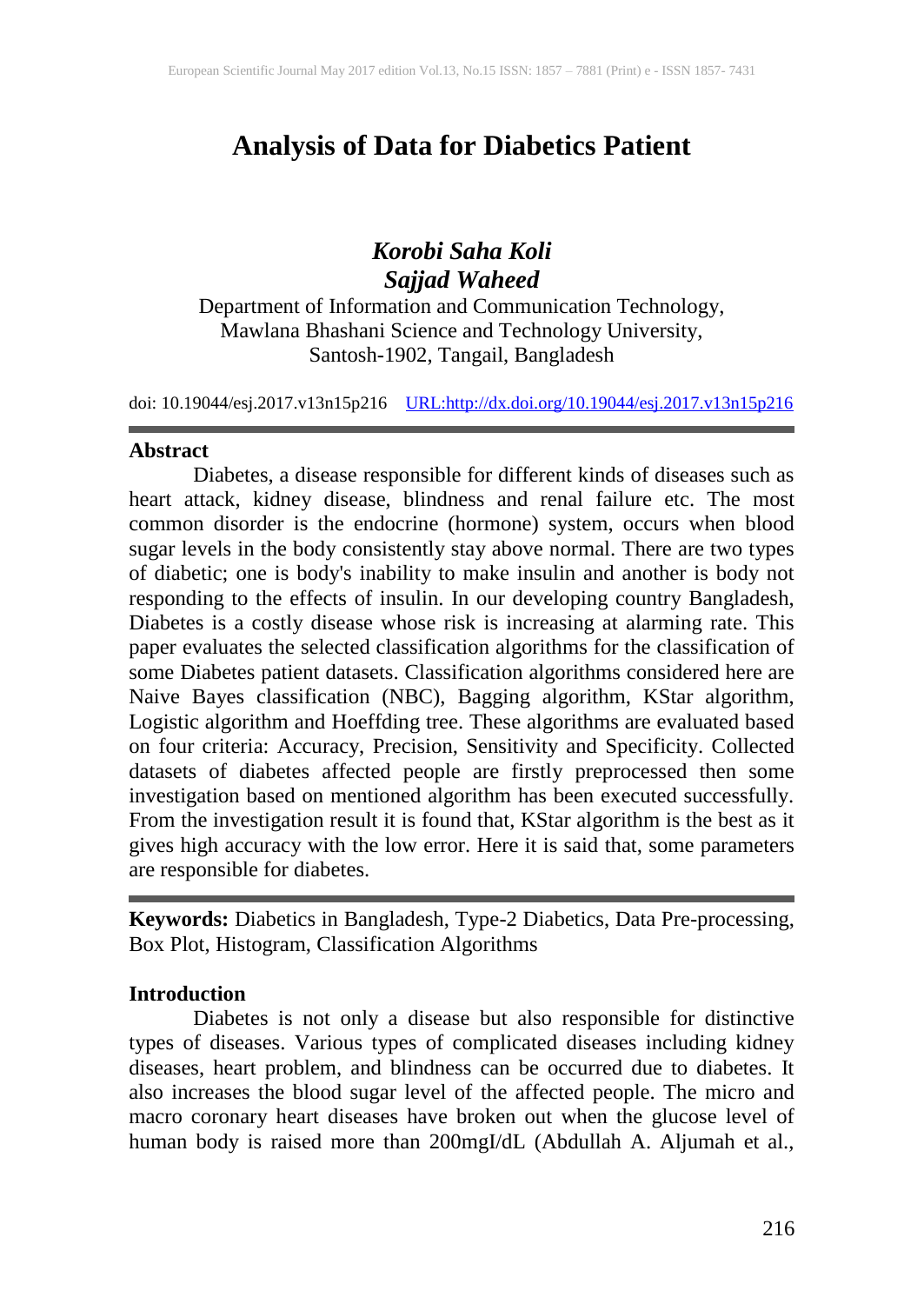2013). This situation happens when the diabetes is uncontrolled. The prevalence of type-2 diabetes is increasing at an alarming rate in developed and developing countries all over the world (Diabetes Group, 2002; M. Pradhan and R.K. Sahu, 2011). It is one of the vital reasons for death and numerous health problems. As a result, diabetes affected patients are becoming burden of their families and the health care system. Large numbers of studies have proved that, this disease (type 2) can be smoothly prevented by changing life style and food habits (S. Chaudhuri et al., 1989; N. Landwehr et al., 2005). Numerous peoples in developed countries have suffered from obesity. The eating habits of the western countries are very peculiar. Most of the people eat junk foods that are full of carbohydrates and saturated fats. These foods are not contained fiber. For this reason, they are easily affected by several types of diseases specially diabetes (V.P. Kumar and L.Velide, 2014; R. Bagdi and P. Patil, 2012, K. Ahmed et al., 2015).

Diabetes is one of the most alarming diseases in our country, Bangladesh. According to "International Diabetes Federation", 7.1 million diabetes affected people / patients have been found and 129312 adults fall to death due to diabetes. Two types of diabetes are: Type-1 and Type-2. For Type-1 diabetes, it is a metabolic disorder where high level of blood sugar occurs. Commonly diseases like heart attacks, strokes, blindness and kidney failure occurred due to type 2 diabetes. The dramatic increase in type 2 diabetes is therefore inextricably linked to the global obesity epidemic (L. W. Yun et al., 2008; M. Pradhan and R.K. Sahu, 2011, K. Ahmed et al., 2014).

The diagnosis of diabetes is a vital and tedious task. Data mining technique is very popular way to detect diabetes or any types of diseases. It is a popular way to find out hidden and potential information from the databases. Data mining contains some methods like classification, clustering, association rule that are effective to analysis the data. Recently, many organizations are also utilizing this technique to make various decisions. So, data mining contributes the methodology to examine the practical information of data for decision making (H.W. Ian, 2005; K. Ottenbacher, 2001; N. Otsu, 1979; Sung-Hyuk Cha and Charles Tappert, 2009; N. Patton et al., 2006; J. Manyika, 2012; A. Thusoo, 2009, K. Ahmed et al., 2013).

The main goal of our research is to develop a system that can be used to which attribute are responsible for Diabetes and comparing Classification algorithms performance based on the diabetes patient data.

## **Proposed Methodology Data Collection**

We collected 300 data of patients, among which 150 are diabetes patients and 150 are non-diabetes patients. We have collected raw data from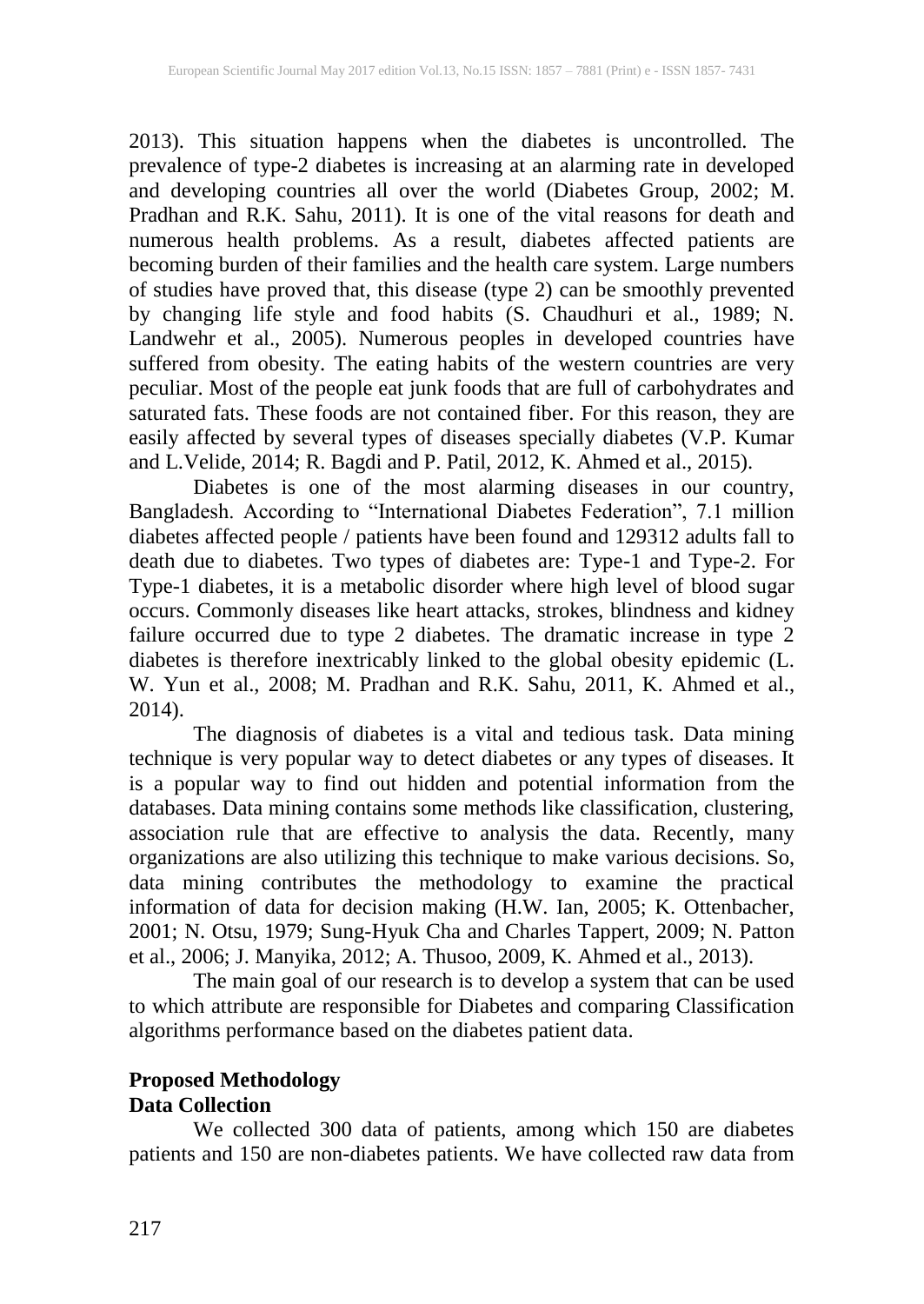different diagnosis centers and government hospitals of Bangladesh by considering some risk factors like age, weight, gender, area, income, profession, marital status etc. Both the patients and non-patients data are added for process where all the participants' ages about 25 to 75 are exhibited. The whole data collection process is performed based on a handmade questioner which is created through background study on diabetics. About 10 questions are selected for assessment of diabetics of Bangladeshi population.

# **Data Pre-processing**

First time, raw data looks like a junk data. Data pre-processing is a vital term of data mining. Data pre-processing handles are not only data duplications but also data missing inconsistency in the dataset. Data reduction, transformation, integration, discretization, cleaning are considered as the major tasks of the data pre-processing. Box Plot analysis is used here to handle noisy data of numerical formatted data (K. Ahmed et al., 2012).

## **Classifications**

# **Classification via Naive Bayes Algorithm**

The example of Naïve Bayes algorithm is applied on Diabetes data set and the confusion matrix is generated for class having possible values are shown in Figure 1 and Figure 2 shown the Plot for Testing data set .



**Fig 2.** Plot for Testing data set of Naive Bayes Algorithm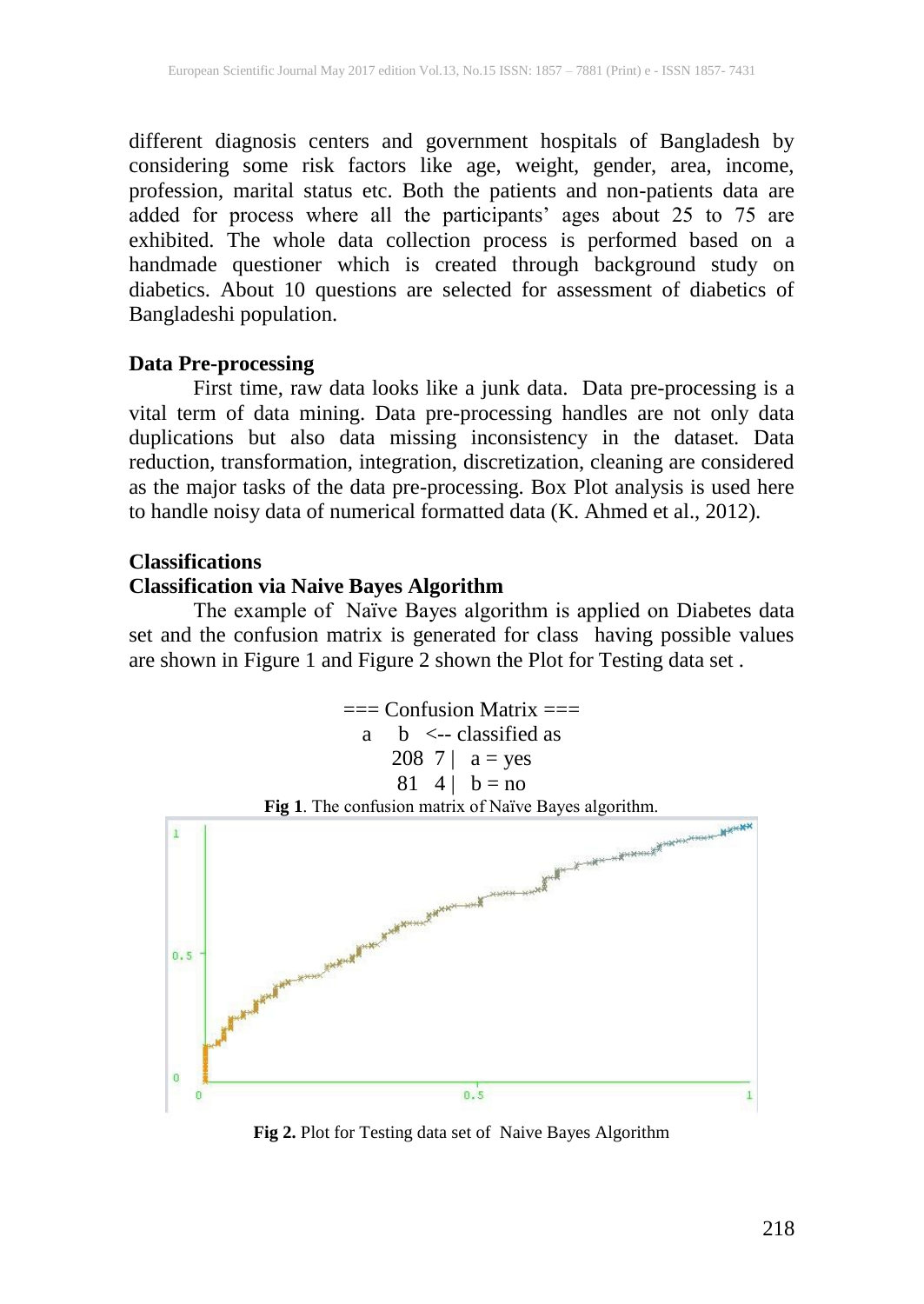# **Classification via KStar Algorithm**

The example of KStar algorithm is applied on Diabetes data set and the confusion matrix is generated for class having possible values are shown in Figure 3 and Figure 4 shown the Plot for Testing data set .





**Fig 4.** Plot for Testing data set for KStar Algorithm.

## **Classification via Bagging Algorithm**

The example of Bagging algorithm is applied on Diabetes data set and the confusion matrix is generated for class having possible values are shown in Figure 5 and Figure 6 shown the Plot for Testing data set .

> $==$  Confusion Matrix  $==$ a  $\,$  b  $\,$  <-- classified as 211  $4 | a = yes$ 75  $10 | b = no$ **Fig 5**. The confusion matrix of Bagging algorithm.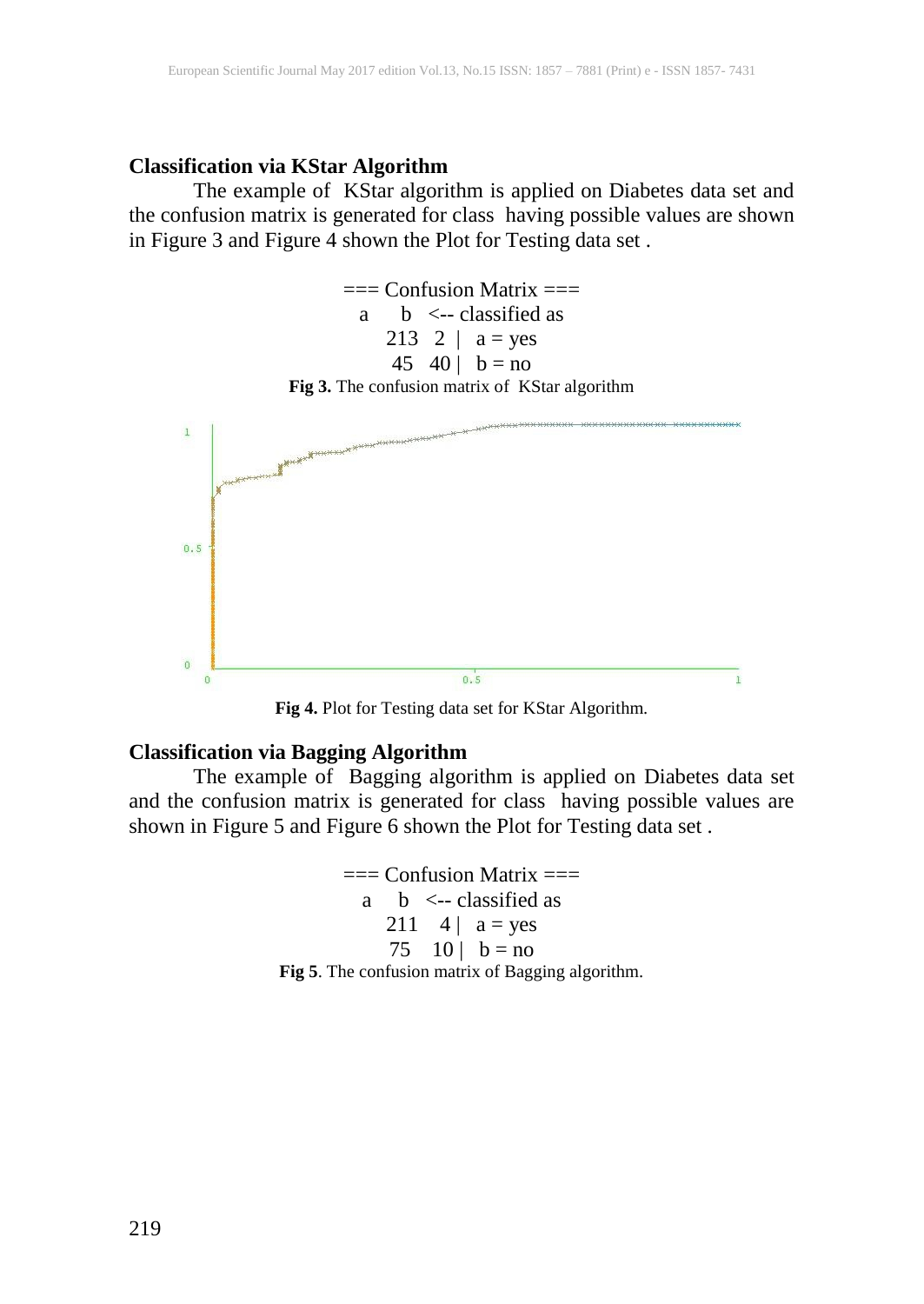

**Fig 6**. Plot for Testing data set of Bagging algorithm

#### **Logistic Model tree Algorithm**

The example of Logistic Model Tree algorithm is applied on Diabetes data and the confusion matrix is generated for class having possible values are shown in Fig 7 and Figure 8 shown the Plot for Testing data set .



**Fig 8.** Plot for Testing data set of Logictic algorithm.

## **Hoeffding Tree Algorithm**

The example of Hoeffding Model Tree algorithm is applied on Diabetes data and the confusion matrix is generated for class having possible values are shown in Fig 9 and Figure 10 shown the Plot for Testing data set .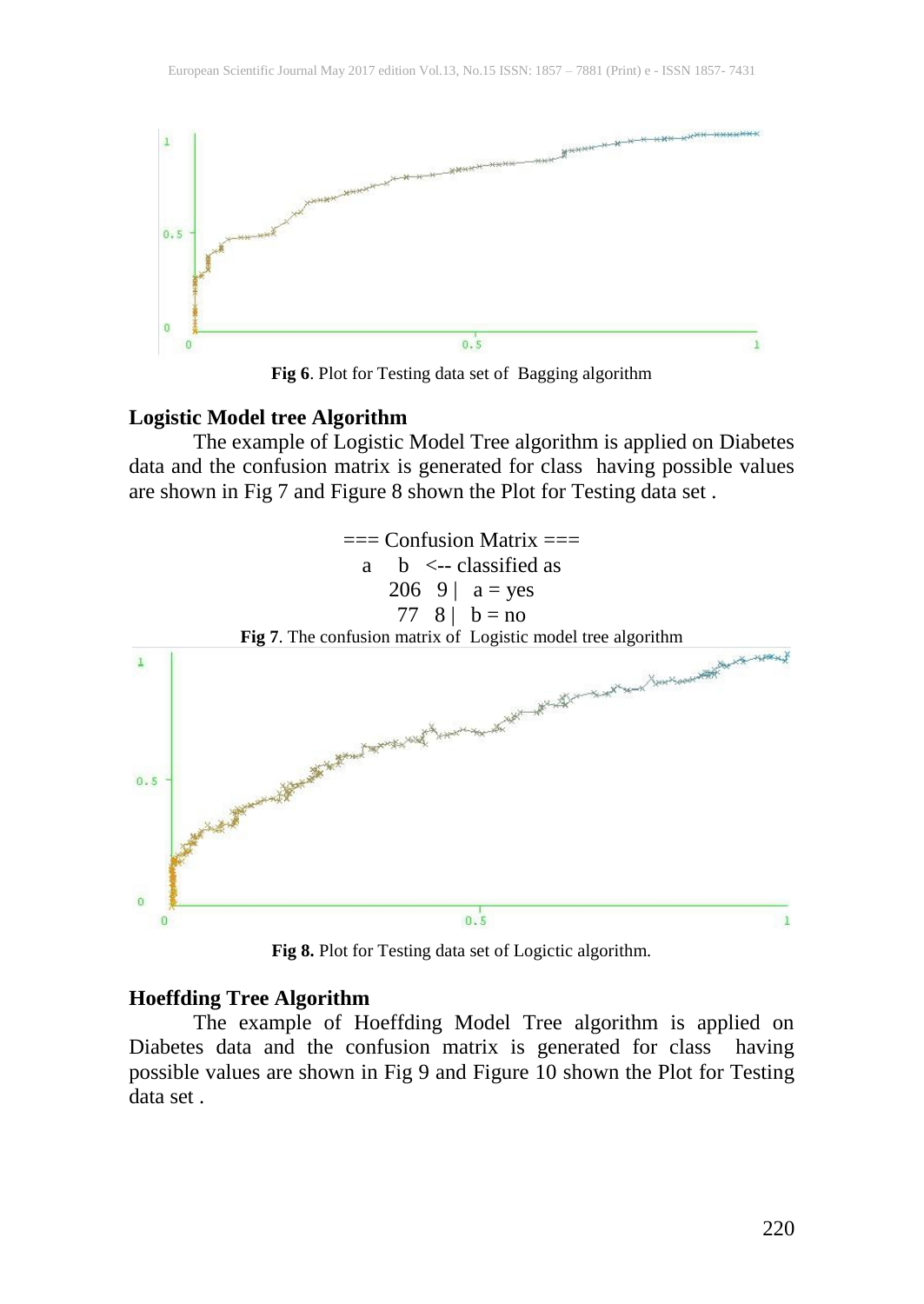

**Fig 10.** Plot for Testing data set of Hoeffding algorithm.

### **Results and Analysis**

Performance of Selected classification algorithms were evaluated with diabetics datasets. Diabetics dataset contains 300 diabetics patient records from Bangladesh. The experimental results under the framework of WEKA (Version 3.8). The experimental results are partitioned into several sub item for easier analysis and evaluation. With Each algorithm, we have observed Accuracy, Precision, Sensitivity, Specificity, Relative Absolute Error (RAE), Root Mean squared error (RMSE) and Mean absolute error (MAE) whose can be defined as follows:

#### **Accuracy**:

The accuracy of a classifier is the percentage of the test set tuples that are correctly classified by the classifier-Accuracy= (TP+TN)/(TP+TN+FP+PN)

## **Precision**:

Precision is defined as the proportion of the true positives against all the positive results (both true positives and false positives) Precision= TP/(TP+FP)

## **Specificity**

Specificity is the True negative rate that is the proportion of negative tuples that are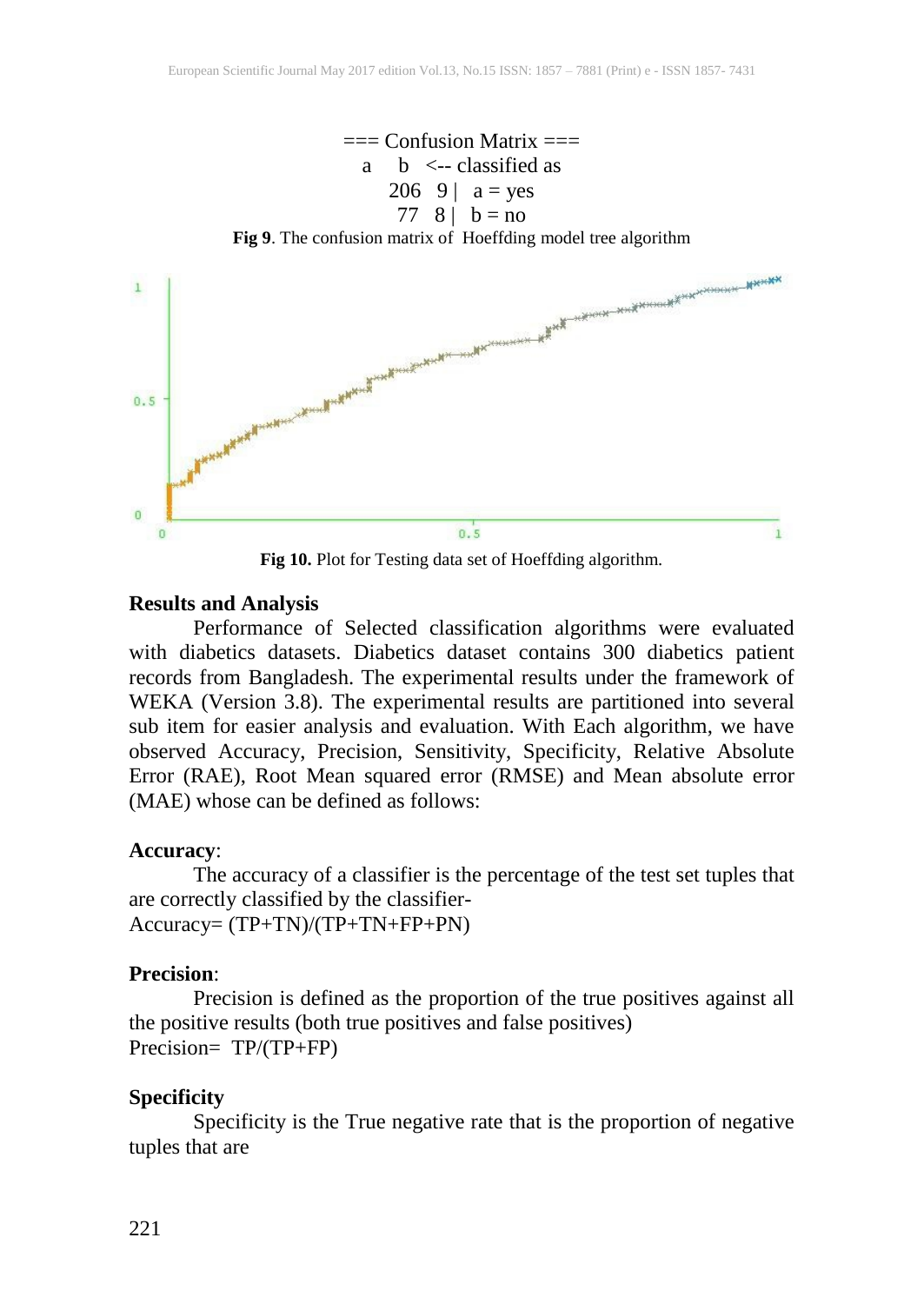correctly identified.

Specificity= TN/(TN+FP)

All measures can be calculated based on four values, namely True Positive, False Positive, False Negative, and True Negative

These values are described below.

 $\Box$  True Positive (TP) is a number of correctly classified that an instances positive.

 $\Box$  False Positive (FP) is a number of incorrectly classified that an instance is positive.

 $\Box$  False Negative (FN) is a number of incorrectly classified that an instance is negative.

 $\Box$  True Negative (TN) is a number of correctly classified that an instance is negative.

# **Mean absolute error**

Mean absolute error, MAE, is the average of the difference between predicted and actual value in all test cases; it is the average prediction error, The formula for calculating MAE is given in equation shown below:

 $|a_1 - c_1| + |a_2 - c_2| + ... + |a_n - c_n|$ 

Assuming that the actual output is a, expected output is c.

# **Root Mean-Squared Error**

RMSE is frequently used measure of differences between values predicted by a model or estimator and the values actually observed from the thing being modeled or estimated. It is just the square root of the mean square error as shown in equation given below:

$$
\sqrt{(a_1-c_1)^2+(a_2-c_2)^2+...+(a_n-c_n)^2}
$$

Assuming that the actual output is a, expected output is c.

Table-1, Table-2, Table-3,Table-4 show the performance of the different classifers algoriths for diabetics data set. Fig. 11 and Fig. 12 show the barchart of performance level of different algorithms. Fig. 13 Fig. 14 and Fig. 15 exhibit the decision tree on trained diabetics data set.

| Algorithm name    | Accuracy | Precision | Sensitivity | Specificity |
|-------------------|----------|-----------|-------------|-------------|
| <b>NaiveBayes</b> | 0.707    | 0.719     | 0.976       | 0.047       |
| Logistic          | 0.713    | 0.727     | 0.958       | 0.094       |
| KStar             | 0.843    | 0.826     | 0.991       | 0.471       |

**Table 1.** Performance of Classification Result for using training set of Diabetics Data Set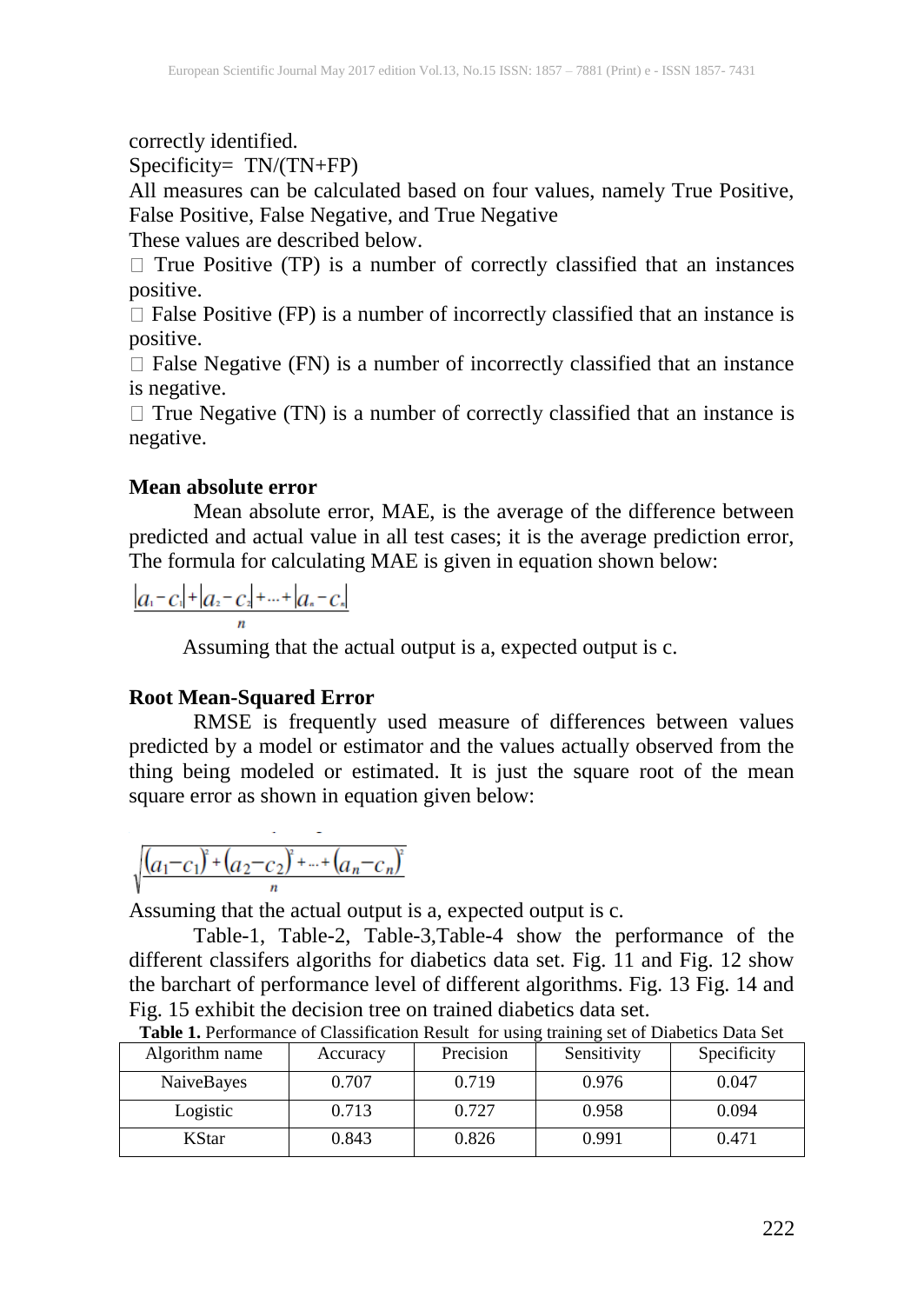| Bagging   | 727<br>v. 1 J | 0.738 | 0.981 | 117<br>V.II. |
|-----------|---------------|-------|-------|--------------|
| Hoeffding | 0.707         | 0.719 | 0.967 | 0.047        |

According to Table 1 there are accuracy, precision, sensitivity, specificity for different algorithm & here we can see the highest accuracy, precision, sensitivity, specificity belongs to KStar algorithm.

| . .<br>Table 2. Performance of Error Result for using training set of Diabetics Data Set |            |             |            |  |  |  |
|------------------------------------------------------------------------------------------|------------|-------------|------------|--|--|--|
| Algorithm name                                                                           | <b>MAE</b> | <b>RMSE</b> | $RAE(\% )$ |  |  |  |
| NaiveBayes                                                                               | 0.382      | 0.437       | 94.00      |  |  |  |
| Logistic                                                                                 | 0.371      | 0.432       | 91.35      |  |  |  |
| <b>KStar</b>                                                                             | 0.26       | 0.332       | 63.99      |  |  |  |
| Bagging                                                                                  | 0.361      | 0.415       | 88.87      |  |  |  |
| Hoeffding                                                                                | 0.382      | 0.437       | 94.00      |  |  |  |







**Fig 11.** Comparisions of all algorithms for training set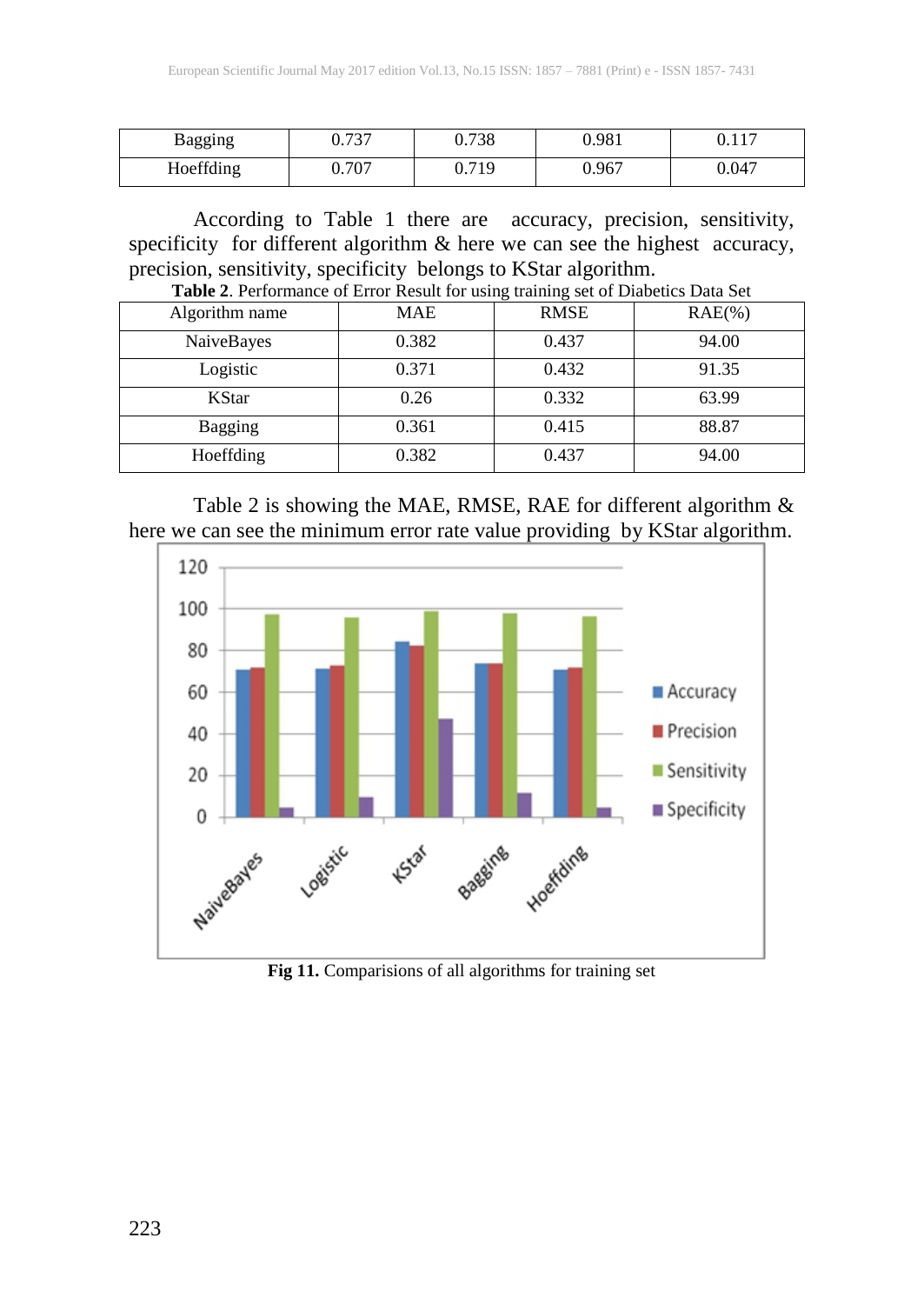

**Fig 12**. Classification result of all algorithms for training set



**Fig 13**: J48 Visualize Tree of age, other diseases, f-history, weight, affected

The decision tree J48 in fig 13 showing that, if one (age between 34- 50) suffering from other diseases and if there is any existence of diabetics in his/her family history, he/she may suffer from diabetics and if one's weight become high he/she can also suffer from this diabetics.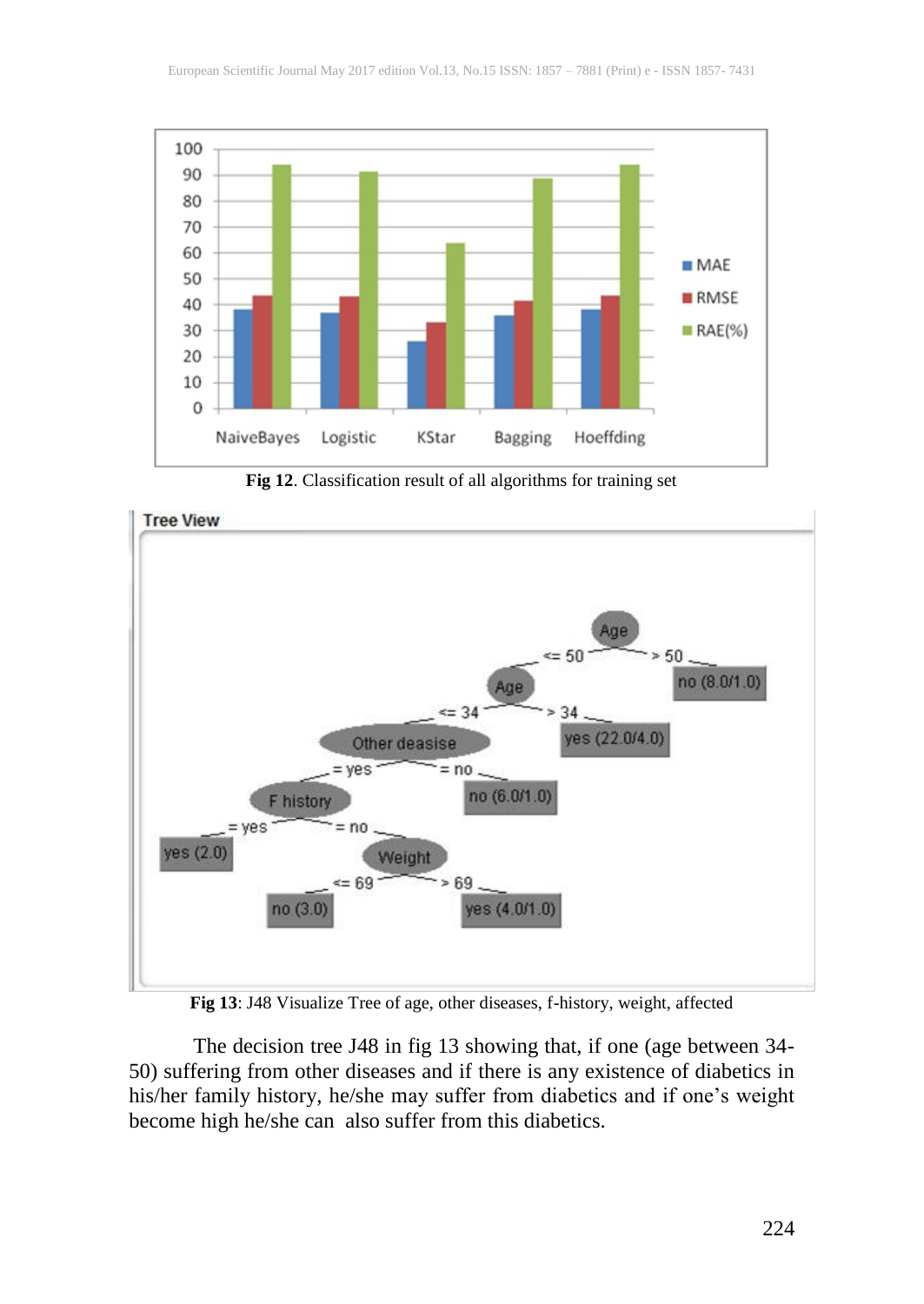

The decision tree J48 in fig 14 showing that, if one's age more than 34 and don't do any physical exercise and weight almost 53 or more, then he/she can suffer by diabetics.<br>
Tree View



**Fig 15:** J48 Visualize Tree of age ,tobacco, p-exercise, affected

The decision tree J48 in fig 15 showing that, if one is addicted by tobacco then he/she may be affected by diabetics.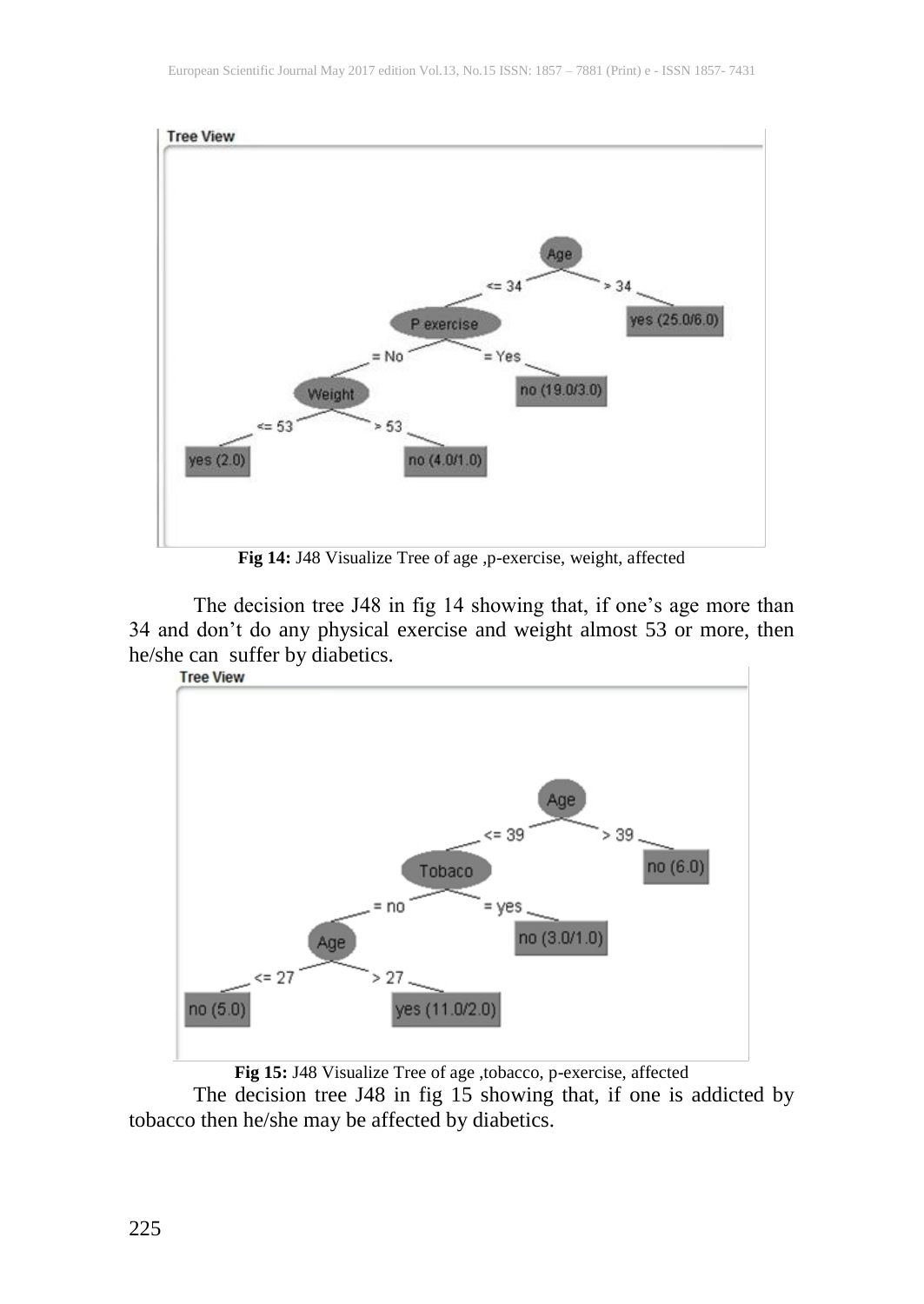# **Conclusion**

In this research work, comparison among numerous classification algorithm such as Naive Bayes classification (NBC), Bagging, KStar, Logistic and Hoeffding tree algorithm based on their effectiveness has been analyzed. Popular algorithms were considered for evaluating their classification performance on classifying diabetic affected patient dataset. Based on the above classification and investigation results, it can be clearly visualize that highest accuracy, precision, sensitivity, specificity belong to the KStar algorithm. It is observed that, KStar algorithm is the best as it minimizes error rate by providing excellent rate of accuracy on expected result. Moreover, it can also be decided that the mostly affected persons are found between the age limit of 27-59 years according to decision tree. In addition, those who are over weight, do not exercise regularly, tobacco addicted and ancestor can be affected by diabetics.

# **References:**

- 1. Abdullah A. Aljumah, Mohammed Gulam Ahamad, Mohammad Khubeb Siddiqui. (2013). Application of data mining: Diabetes health care in young and old patients. Journal of King Saud University – Computer and Information Sciences 25, 127– 136.
- 2. Diabetes Prevention Program Research Group, (2002). Reduction in the incidence of type 2 diabetes with lifestyle intervention or metformin. N Engl j Med, 2002 (346), pp.393-403.
- 3. H.W. Ian, E.F. (2005). Data mining: Practical machine learning tools and techniques; Morgan Kaufmann.
- 4. *K. Ahmed, Abdullah-Al-Emran, T. Jesmin, R.F. Mukti, M.Z. Rahman, F. Ahmed. (2013). Early Detection of Lung Cancer Risk Using Data Mining.* Asian Pacific Journal of Cancer Prevention 14(1), pp.595-598.
- 5. K. Ahmed, T. Jesmin and M.Z. Rahman. (2013) Early Prevention and Detection of Skin Cancer Risk Using Data Mining. International Journal of Computer Applications 62(4), pp. 1-6.
- 6. K. Ahmed and T. Jesmin. (2014). Comparative Analysis of Data Mining Classification Algorithms in Type-2 Diabetes Prediction Data Using WEKA Approach. Internat. J. Sci. Eng. 7(2), pp. 155-160.
- 7. K. Ahmed, T. Jesmin, U. Fatima, M. Moniruzzaman, Abdullah-al-Emran and M.Z. Rahman. (2012). Intelligent and Effective Diabetes Prediction System Using Data Mining Approach. Oriental Journal of Computer Science, 5(2), pp. 215-221.
- 8. K. Ahmed, S. Asaduzzaman, M.I. Bashar, G. Hossain, T. Bhuiyan. (2015). Association Assessment among Risk Factors and Breast